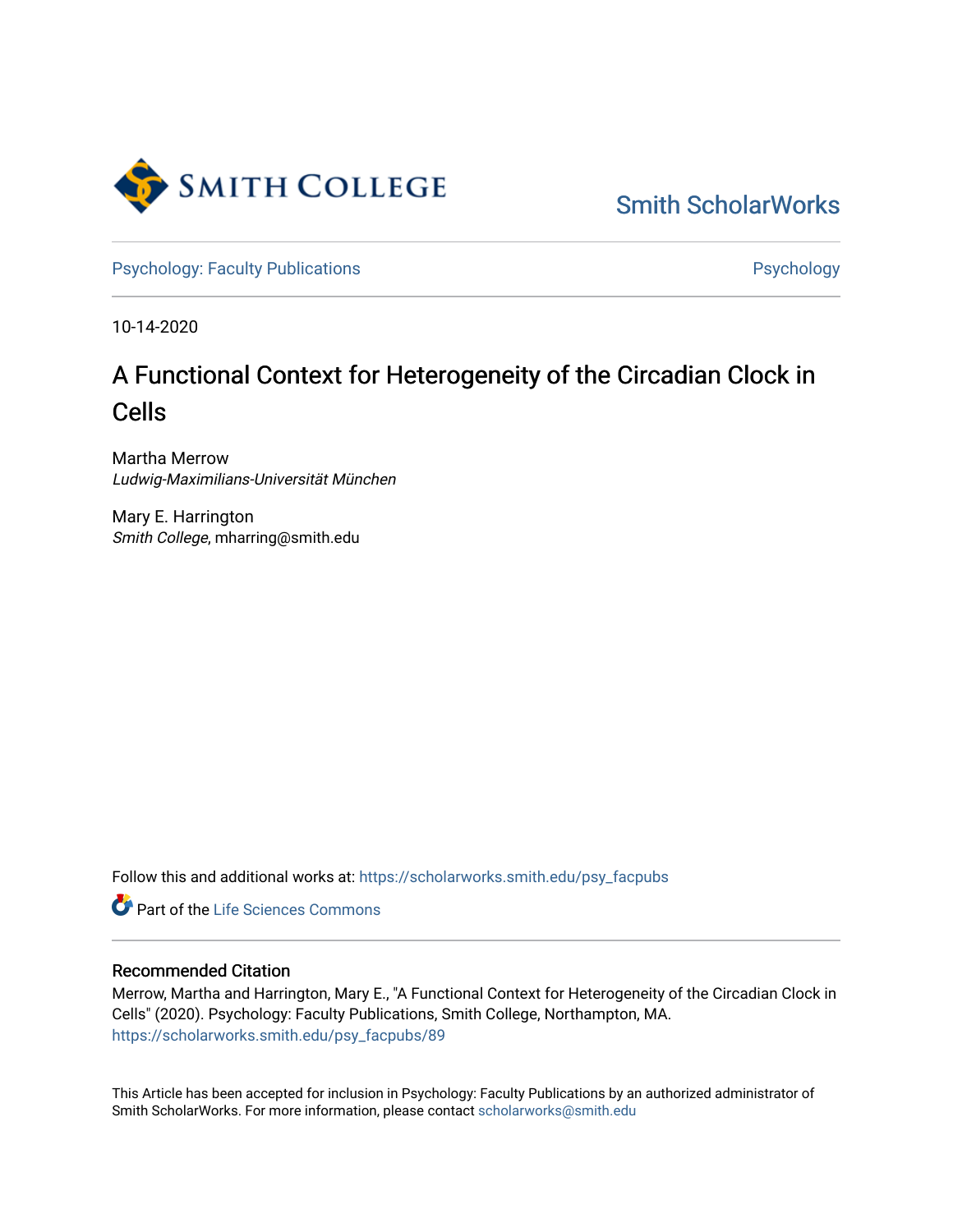

## **G** OPEN ACCESS

**Citation:** Merrow M, Harrington M (2020) A functional context for heterogeneity of the circadian clock in cells. PLoS Biol 18(10): e3000927. [https://](https://doi.org/10.1371/journal.pbio.3000927) [doi.org/10.1371/journal.pbio.3000927](https://doi.org/10.1371/journal.pbio.3000927)

**Published:** October 14, 2020

**Copyright:** © 2020 Merrow, Harrington. This is an open access article distributed under the terms of the Creative [Commons](http://creativecommons.org/licenses/by/4.0/) Attribution License, which permits unrestricted use, distribution, and reproduction in any medium, provided the original author and source are credited.

**Funding:** MM is supported by the Volkswagen Foundation: Life? funding initiative and LMU Munich, Friedrich Bauer Stiftung LMU Munich, and WiFo Med LMU Munich. The funders had no role in study design, data collection and analysis, decision to publish, or preparation of the manuscript.

**Competing interests:** The authors have declared that no competing interests exist.

**Abbreviations:** SCN, suprachiasmatic nucleus.

<span id="page-1-0"></span>PRIMER

# A functional context for heterogeneity of the circadian clock in cells

#### $\mathbf{M}$ artha Merrow $\mathbf{D}^{1*}$ , Mary Harrington $\mathbf{D}^{2*}$

**1** Institute of Medical Psychology, Medical Faculty, LMU Munich, Munich, Germany, **2** Neuroscience Program, Smith College, Northampton, Massachusetts, United States of America

\* merrow@lmu.de (MM); mharring@smith.edu (MH)

### Abstract

Characterization of circadian systems at the organism level—a top-down approach—has led to definition of unifying properties, a hallmark of the science of chronobiology. The next challenge is to use a bottom-up approach to show how the molecular workings of the cellular circadian clock work as building blocks of those properties. We review new studies, including a recently published PLOS Biology paper by Nikhil and colleagues, that show how programmed but also stochastic generation of variation in cellular circadian period explain important adaptive features of entrained circadian phase.

Circadian clocks provide a temporal structure to most biological processes. These internal circa 24-h clocks entrain to predictable signals in the environment (termed "zeitgebers") that cue time of day or season  $(Box 1)$ . The regulation of phase of entrainment contributes the adaptive advantage of the circadian clock  $[1,2]$  $[1,2]$  $[1,2]$  $[1,2]$ . It's the raison d'être of the clock. How does a cellular clock accomplish the entrainment that facilitates adaptive value?

#### Box 1. Key characteristics of a circadian clock

- 1. Entrainment. All circadian clocks synchronize to zeitgebers. Zeitgebers communicate the 24-h external environment. Entrainment is assessed by entrained phase: the relationship between endogenous and exogenous oscillations. For instance, the onset of melatonin secretion varies between individuals and reflects entrained phase. Because circadian clocks are complex and controlled by many genes, entrained phase in outbred populations shows a distribution. This distribution (chronotype) is influenced by genes, light environment, and development.
- 2. Free-running period. A remarkable property of most circadian clocks is the ability to continue oscillating even in the absence of a zeitgeber cycle. Internal phase relationships change drastically on the shift from zeitgeber cycles to constant conditions, demonstrating the important role of entrainment on the adaptive function of the circadian clock. The period of the circadian clock in the absence of zeitgebers is approximately but not exactly 24 h.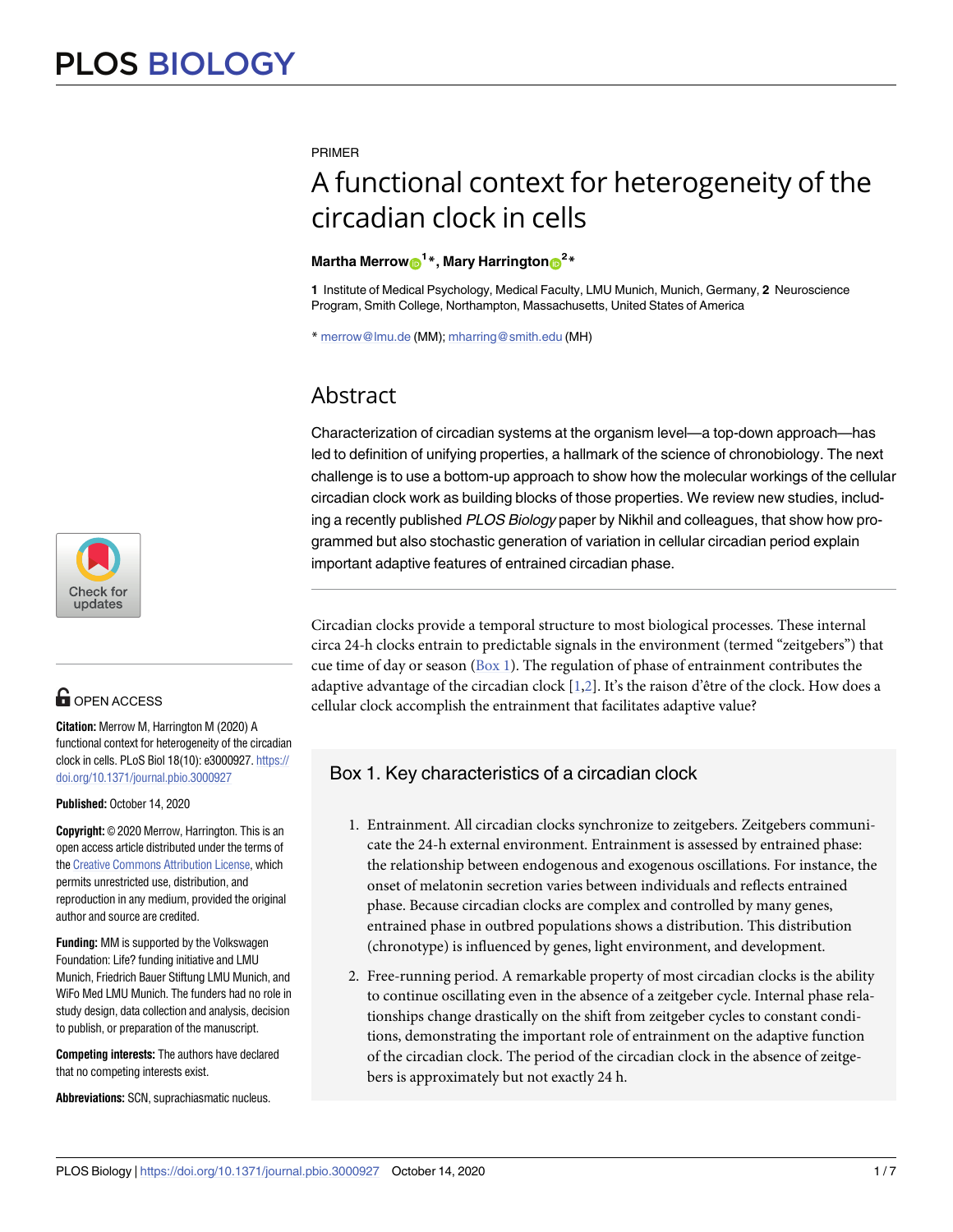#### <span id="page-2-0"></span>**Organization of circadian systems**

Circadian systems (Fig 1) are sometimes compared to an orchestra, with many players that all have to listen to a conductor. For our purposes here, the players are the unique and varied cellular oscillators. The conductor for a cell is its zeitgeber, reliably communicating the pace. Just as players in an orchestra respond according to a specified set of rules, so it is with entrainment of the parts of a circadian system.



**Fig 1. Overview of mammalian circadian organization.** See Box 2 for more information. SCN, suprachiasmatic nucleus

<https://doi.org/10.1371/journal.pbio.3000927.g001>

#### Box 2. Circadian organization

Signals from the external environment that reliably represent the external day to the circadian clock ("**zeitgebers**") cue the body to time of day and changing seasons, here (Fig 1) shown by changes in daylength ("**photoperiod**"). Zeitgebers control the phases of the body rhythms relative to the external day ("**entrainment**"). In the absence of zeitgebers, cells show rhythms of about a day ("**circadian**") but with a range of cycle lengths ("**circadian periods**"). In most of the body, these cellular clocks do not influence each other's timing and are "**uncoupled**," but in a brain region called the suprachiasmatic nucleus (**SCN**), cellular clocks form a coupled oscillator network. Differences in cellular clock structure might be reflected in altered entrainment properties. For instance, SCN clocks entrain to a narrower range of cycle lengths, compared to peripheral cellular clocks. (Peripheral clocks have a wider "**range of entrainment**").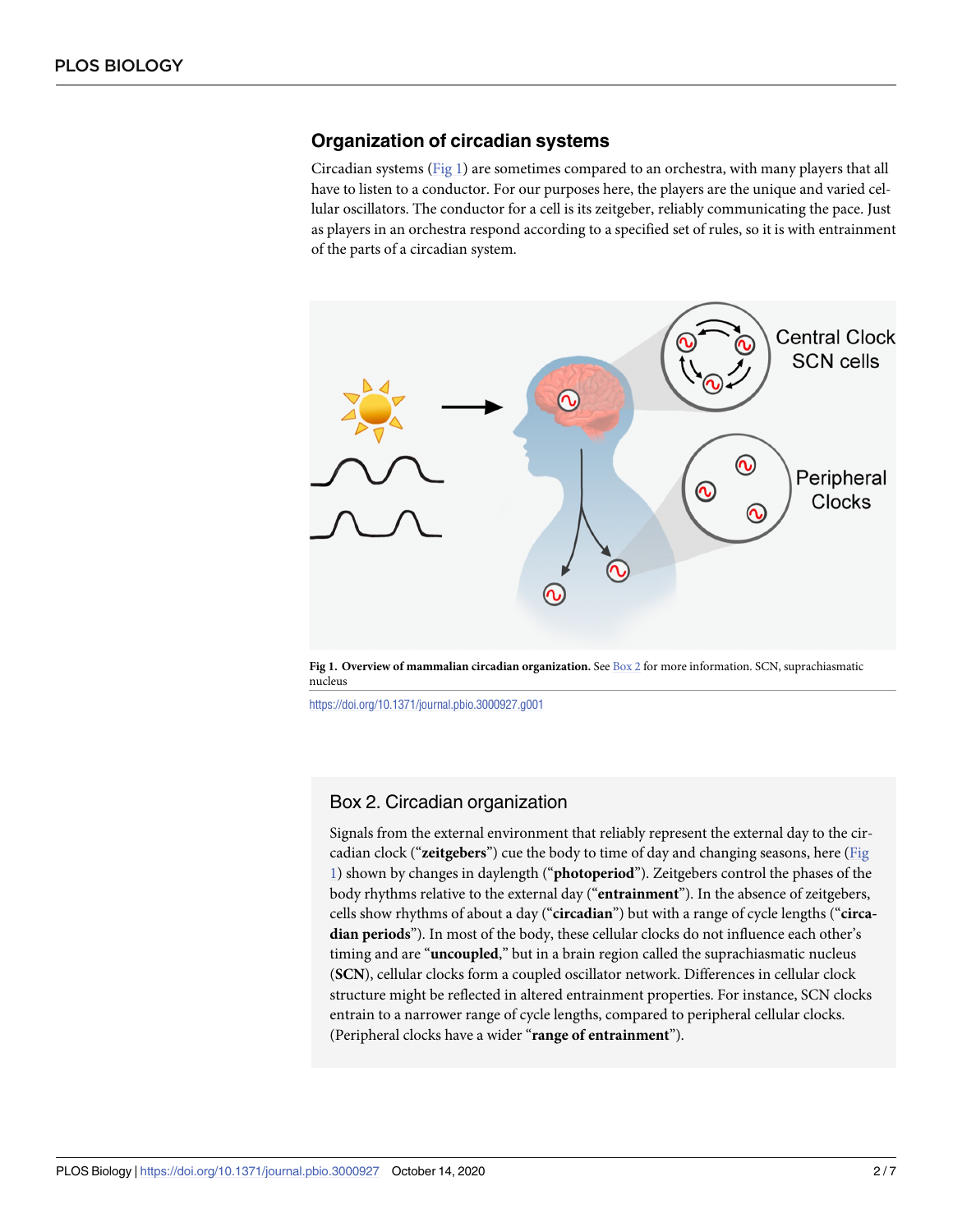<span id="page-3-0"></span>The phase to which a circadian clock entrains is related to another property of the daily clock: the period of the free-running rhythm that can be observed in constant environmental conditions (see  $Box 1$  $Box 1$ ). A longer free-running rhythm usually leads to a later entrained phase relative to a shorter one. This has been shown on various levels, demonstrating the pervasiveness of the principles of circadian biology: not only do whole organisms show these properties, but so do the organs and cells within them [[3](#page-6-0),[4](#page-6-0)].

Phase of entrainment depends on more than just period [[5](#page-6-0),[6\]](#page-6-0). Another important factor is the strength of the zeitgeber cycle. "Strength" might be determined by the intensity of light or the number of hours per day of sunlight or instead by the sensitivity of the response system to the light. Amplitude of the endogenous oscillation figures in as well.

#### **Central versus peripheral cellular circadian clocks**

All cells are not equal. They each have a context that can mitigate their entrainment to zeitgebers. In mammals, retinal projections signal the light environment to the brain hypothalamic suprachiasmatic nucleus (SCN) ([Fig](#page-2-0) 1). The neuronal oscillators in the SCN show evidence of tight coupling, whereby groups of cells exchange information about circadian phase to generate stable phase relationships [\[7](#page-6-0)]. Environmental changes, such as seasonal changes in day length, are reflected in altered phase relationships between the SCN neuronal oscillators [[8](#page-6-0)]. Disruption of neuronal coupling in SCN slices suggests that this tight coupling leads to a nar-row range of entrainment [\[3,9\]](#page-6-0) (see [Box](#page-2-0) 2). This is reflected at the level of behavior. The range of entrainment of mice is circa 21 to 28 h, and that of humans is 22 to 26.5 h [[10](#page-6-0)].

In peripheral cellular clocks, zeitgebers may come from within or from outside ([Fig](#page-2-0) 1). However, in general, it is the light/dark entrained SCN that drives daily rhythms in physiology and behavior that, in turn, create cellular zeitgebers (e.g., body temperature, food intake, and hormonal outputs). These signals are used by the multiple body clocks to entrain. If critical environmental factors change (as, for example, food becoming scarce or only available at a specific time), body clocks can disengage from the SCN signal and shift their phase according to the new zeitgeber (e.g., food availability) time. Isolated peripheral organs show damping circadian oscillations in vitro. However, cells within these organs can show long-lasting individual cellular oscillations; the key difference appears to be that cells in peripheral organs show little or no cellular coupling [[11](#page-6-0)] so that they drift out of phase with one another.

#### **Heterogeneity of cellular circadian period**

The observation that rhythmicity damps due to oscillatory signals drifting apart implies variability in the free-running period of cells, an observation that holds true for both SCN and peripheral cells [[12–15\]](#page-6-0). Individual cells show a distribution of free-running periods and entrained phases when monitored using reporters of gene expression. A paper published in 2019 in the BioRxiv [[16](#page-6-0)] and in a recent issue of *PLOS Biology* [[4](#page-6-0)] addresses these issues. In addition, papers by Li and colleagues [\[17,18](#page-7-0)] report similar findings using different cell lines (immortalized mouse ear fibroblasts versus U-2 OS human osteosarcoma cells versus 3T3 cells), thus suggesting that this is a general property of cellular clocks. Clonal lines could be subcloned to yield short or long period lines—from 22 to 28 h [[4,16](#page-6-0)]. The circadian period of these subclones showed a degree of stability that was—to a modest extent—heritable. The lengthened or shortened periods were not due to spontaneous mutations but rather likely due to modulation of clock gene expression via epigenetic modifications. The case for methylation is particularly strong, and in many cases, these marks can be passed from mother to daughter cell [\[18\]](#page-7-0). Indeed, methylation has been indicated in regulating circadian period [\[19\]](#page-7-0).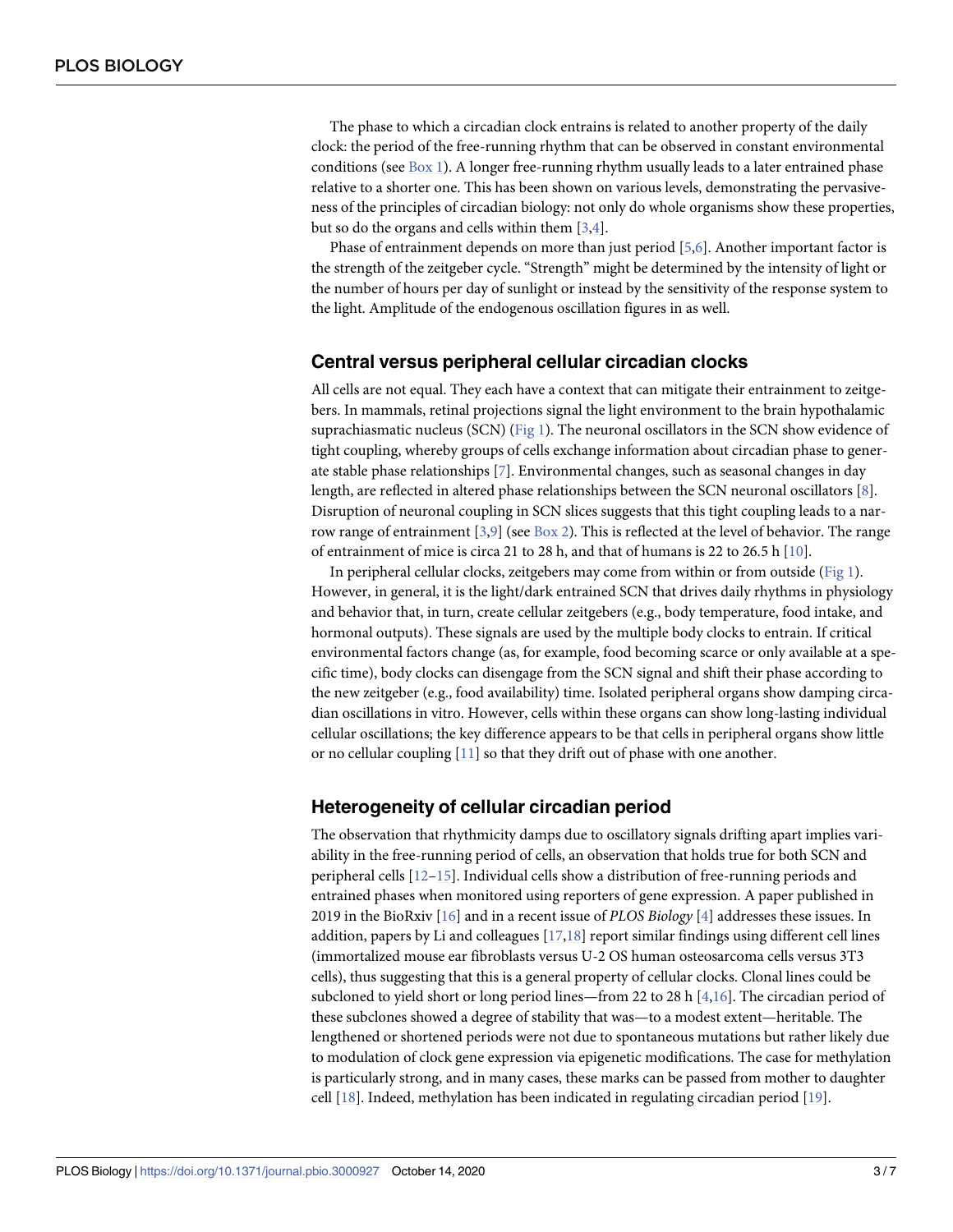<span id="page-4-0"></span>These studies show that the occurrence of variability in free-running period is not stochastic in the sense that a cell might be short one day and long the next but rather that (through asyet-unknown mechanisms) stochastically driven epigenetic modifications predestine a cell to a certain free-running period until those marks are removed. That the circadian clock tolerates stochastic noise [[20](#page-7-0)] should have been a clue that the generation of noise within the system is functional.

#### **A clock for all seasons?**

Why would biological clocks build in mechanisms to change entrainment characteristics from the bottom up? Let us count the ways! The central circadian clock must interpret predictable changes in the light environment. For some mammals, this is translated to an all-or-none reproductive status. Seasonal adjustments of circadian phase are associated with "period aftereffects": the free-running period following exposure to a long photoperiod differs from that observed following a short photoperiod [\[21\]](#page-7-0). Furthermore, changes in methylation of brain cells have been associated with seasonal responses [\[22\]](#page-7-0). Period aftereffects in mice held in light/dark cycles of different length (T-cycles) are associated with changes in SCN methylation status [\[19\]](#page-7-0), leading to changed network properties, reinforcing the idea that the mechanism characterized in subcloned cell lines may be related to the adaptive nature of entrainment. Concerning humans, seasonal changes in, e.g., depression, are well documented, and it is tempting to speculate that the underlying mechanism in the SCN to cope with systematic changes in the light environment may be broken. In exposure to artificial, low-light environments, we may be effectively compromising our "endogenous Markhov chain"—the circadian clock as it predicts the upcoming light environment based on the previous one.

Entrained phase at the behavioral level changes systematically over a lifetime, with adolescents showing a marked delay in the timing of sleep [\[23\]](#page-7-0). This suggests an endogenous shift in the interpretation of light as a zeitgeber, but it could just as well be implemented by systematic changes in entrainment characteristics of pacemaker cells or feedbacks on them. We recently suggested that the late chronotype in adolescence may be mediated by Insulin-like Growth Factor–1 [\[24\]](#page-7-0), which is expressed in puberty at high levels and which induces both advancing and delaying phase shifts in clock gene promoter activity in entrained hypothalamic cells in tissue culture. Interestingly, methylation has also been invoked as a mechanism of mediating IGF-1 expression [\[25\]](#page-7-0).

Independent of the developmentally dictated change in chronotype, the timing of human behavior is known to have a heritable component. Cracking the genetics of chronotype has been complicated. This may partially be due to the messiness of human behavior, coupled now, as we see, with the changeable clock properties of an individual's clock system components. Surprisingly, with highly subjective and limited questions, GWAS interrogating hundreds of thousands of genomes yield hundreds of candidate genes as regulators of chronotype. In addition to "the usual suspects" (known clock genes), the list of chronotype-associated genes includes several that regulate methylation, such as TET1, MGMT and METTL15 [[26](#page-7-0)].

#### **From whence comes precision?**

It is exciting and surprising that these studies on subcloned cells and their interclonal difference suggest a mechanism for determination of chronotype and seasonal responses. This will have implications even into chronopharmacology. But what can we learn about entrainment, which is often called precise, from the collections of periodicities in isolated cells? As stated above, period is an indication of entrained phase, as confirmed by Nikhil and colleagues [[1](#page-6-0)], who showed that the subclones with the longer free-running period entrained up to 5.8 h later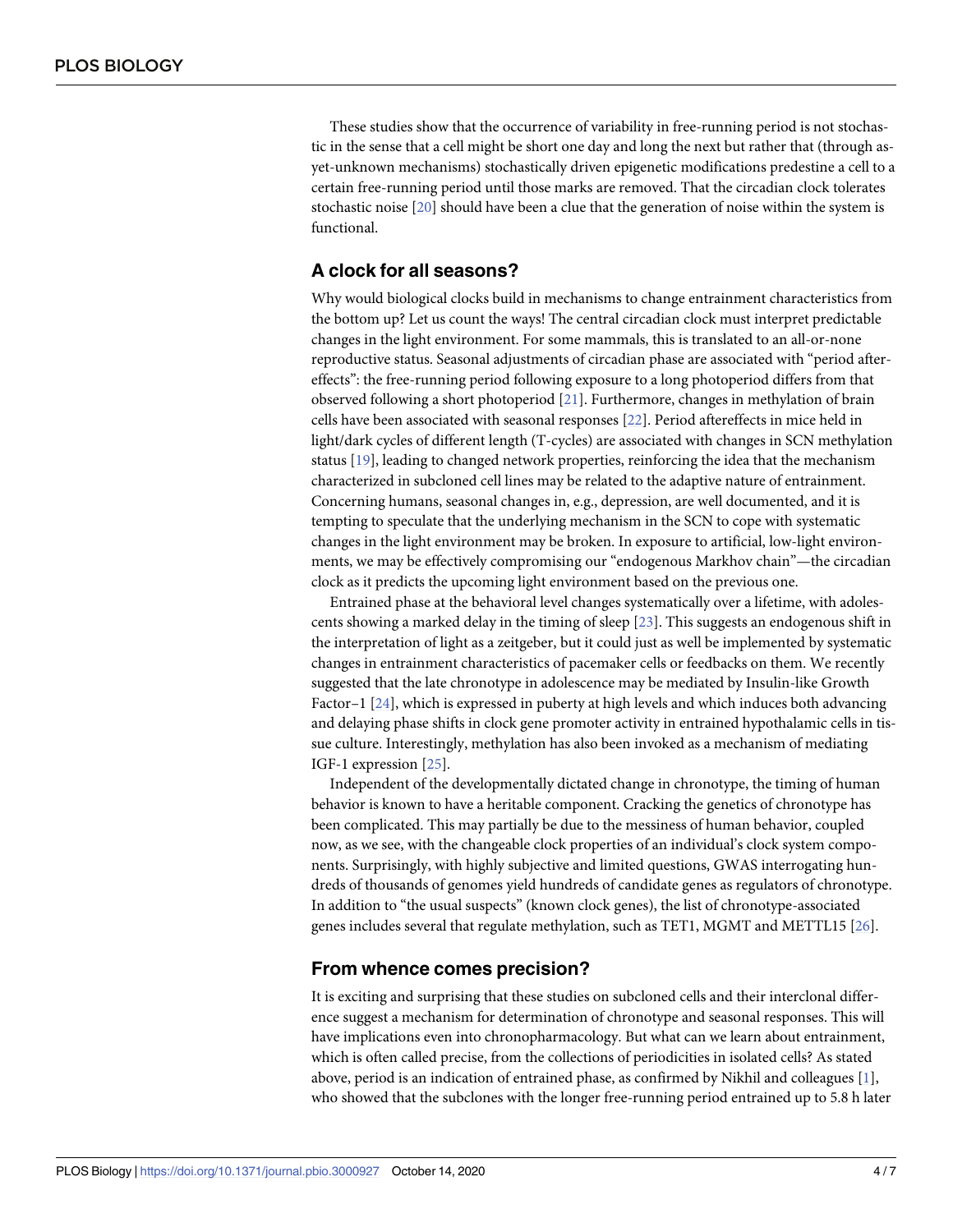<span id="page-5-0"></span>

**Fig 2. A concept of entrained phase from the level of populations of cells.** The curves shown in this figure represent entrained phase to times within the first 6 h of a day (horizontal axis). Apparently, homogeneous cells exhibit a range of freerunning periods and therefore a range of entrained phases (left panel, each putative cell line scaled to an amplitude of 1). The center panel depicts the same collection of curves but with the vertical axis scaled proportionally to the panel on the right, which shows a summation of the individual profiles shown to the left. This simply derived additive curve resembles, e.g., bioluminescence profiles showing clock regulated gene expression, such as shown in Nikhil and colleagues [[4](#page-6-0)]. Actual expression curves should vary according to what is quantified—they could be broader or narrower depending on what is measured and on the distribution of component entrained phases.

<https://doi.org/10.1371/journal.pbio.3000927.g002>

than those with the shorter free-running period. A collection of uncoupled cells with various free-running periods will entrain to a range of phases (Fig 2). Entrained phase of the cell culture (and by extension of the organ or organism) is thus a composite of all cells in the population, yielding a broad daily peak. We note that Carr and Whitmore showed this phenomenon in individual zebrafish cells, whereby cells with different periods and amplitudes entrained in light/dark cycles with different relative phase angles [[27\]](#page-7-0). Furthermore, this has already been proposed as a mechanism to facilitate SCN-mediated seasonal behavior [\[8](#page-6-0)]. The expression of clock genes, and thus also of those downstream, clock-regulated genes, will be broader rather than narrower over the day under entraining conditions. This is an attractive concept, one which allows that clock-regulated processes are less like a light controlled by an on/off switch and more like one controlled by a dimmer.

What, then, does precision in entrainment mean at a functional level? It is essentially the average of many cellular clocks that must show consistency in phase from day to day. Given that the collection of free-running periods shows a near-normal distribution and that from day to day the period is stable, the collective entrained phase—even though it is represented as a broad peak will be stable from day to day unless there is an event that induces advances or delays in entrained phase, pushing the collection of cellular periods to be shorter or longer, respectively. The cells with extreme periods will have little impact on the peak phase but rather on the phase of onset or offset. The studies in discussion here noted that the clones with longer free-running periods showed more variance and were less precise from cycle to cycle. These would be predicted to show less-precise entrainment, and this could easily be tested. One would expect that fitting a curve (sine or cosine function) to data of all manner of daily rhythms would show a higher correlation coefficient—over days—to the onset of gene expression in comparison to the offset. If true, this again is a mechanism that is built into the system with some functional correlate.

#### **The phase-period rule**

How organisms find their niche in the environment is the most important physiological function of the circadian clock. If there is a formal relationship between entrained phase and free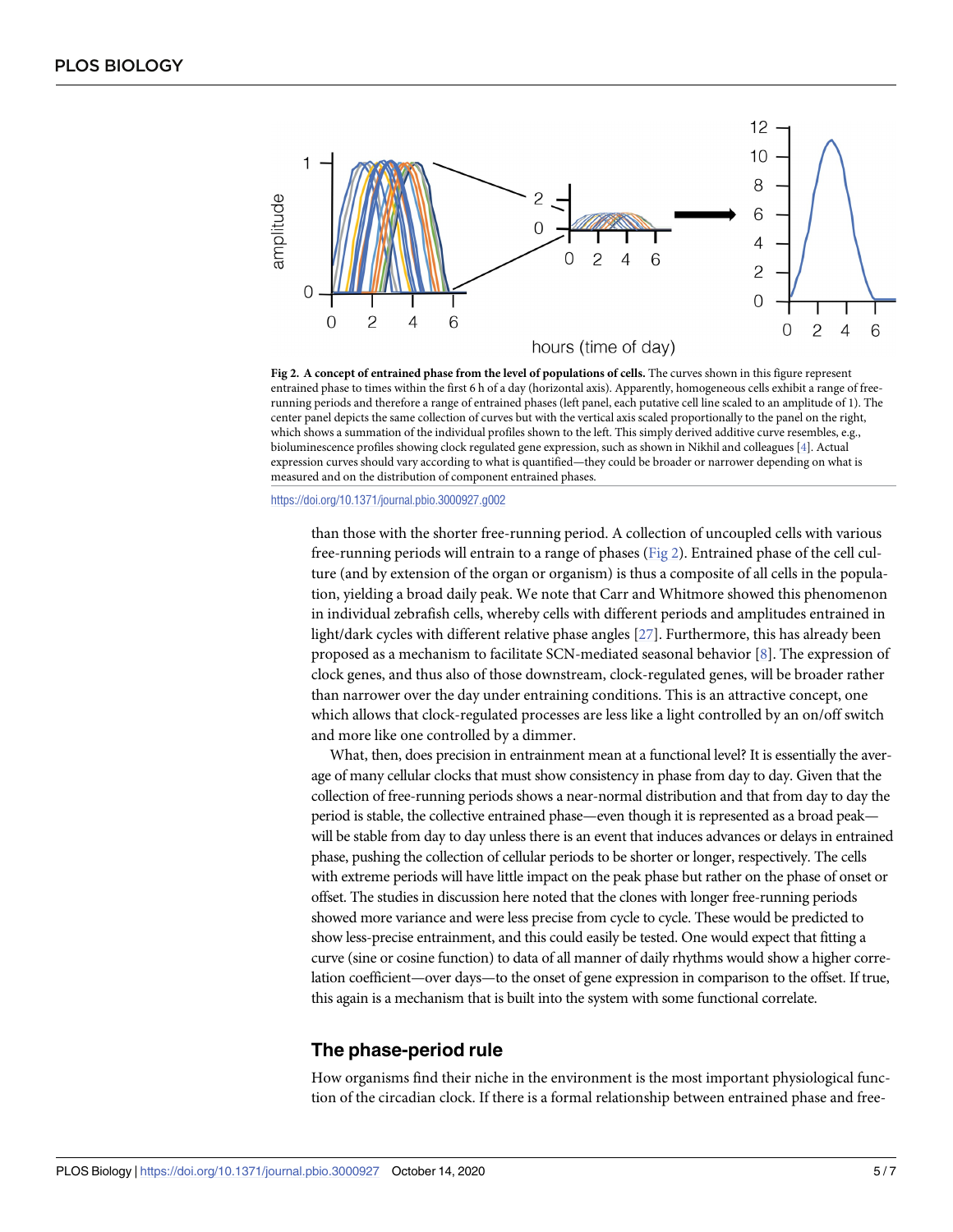<span id="page-6-0"></span>running period—some call it a rule—then the observation of a partially heritable, recurring distribution of periods in a clonal cell population might mean that the circadian system engages a range of entrained phases at any given time [\(Fig](#page-5-0) 2). The biological clock is built from the bottom up with this feature that likely impacts the clock at all levels. It seems like an important clue as to how nature directed the clock to adapt to a changing environment that is still highly predictable—and that is made much less predictable by the "problem" of our behavior. Evolution was able to accommodate nocturnal and diurnal species and even ground-dwelling animals or those that live above the Arctic Circle. Jet lag and shift work? Not so much.

#### **References**

- **[1](#page-1-0).** Dodd AN, Salathia N, Hall A, et al. Plant Circadian Clocks Increase Photosynthesis, Growth, Survival. Science (80-). 2009. <https://doi.org/10.1126/science.1115581> PMID: [16040710](http://www.ncbi.nlm.nih.gov/pubmed/16040710)
- **[2](#page-1-0).** Woelfle MA, Ouyang Y, Phanvijhitsiri K, Johnson CH. The adaptive value of circadian clocks: An experimental assessment in cyanobacteria. Curr Biol. 2004; 14(16):1481–1486. [https://doi.org/10.1016/j.cub.](https://doi.org/10.1016/j.cub.2004.08.023) [2004.08.023](https://doi.org/10.1016/j.cub.2004.08.023) PMID: [15324665](http://www.ncbi.nlm.nih.gov/pubmed/15324665)
- **[3](#page-3-0).** Abraham U, Granada AE, Westermark PO, Heine M, Kramer A, Herzel H. Coupling governs entrainment range of circadian clocks. Mol Syst Biol. 2010; 6(438):438. <https://doi.org/10.1038/msb.2010.92> PMID: [21119632](http://www.ncbi.nlm.nih.gov/pubmed/21119632)
- **[4](#page-3-0).** Nikhil K, Korge S, Kramer A. Heritable gene expression variability and stochasticity govern clonal heterogeneity in circadian period. PLoS Biol. 2020; 18(8):e3000792. doi: [https://doi.org/10.1371/journal.](https://doi.org/10.1371/journal.pbio.3000792) [pbio.3000792](https://doi.org/10.1371/journal.pbio.3000792) PMID: [32745129](http://www.ncbi.nlm.nih.gov/pubmed/32745129)
- **[5](#page-3-0).** Tokuda IT, Schmal C, Ananthasubramaniam B, Herzel H. Conceptual Models of Entrainment, Jet Lag, and Seasonality. Front Physiol. 2020. <https://doi.org/10.3389/fphys.2020.00334> PMID: [32411006](http://www.ncbi.nlm.nih.gov/pubmed/32411006)
- **[6](#page-3-0).** Re´mi J, Merrow M, Roenneberg T. A circadian surface of entrainment: Varying T, τ, and Photoperiod in Neurospora crassa. J Biol Rhythms. 2010. <https://doi.org/10.1177/0748730410379081> PMID: [20876812](http://www.ncbi.nlm.nih.gov/pubmed/20876812)
- **[7](#page-3-0).** Aton SJ, Herzog ED. Come together, right. . .now: Synchronization of rhythms in a mammalian circadian clock. Neuron. 2005. <https://doi.org/10.1016/j.neuron.2005.11.001> PMID: [16301169](http://www.ncbi.nlm.nih.gov/pubmed/16301169)
- [8](#page-3-0). Schaap J, Albus H, VanderLeest HT, Eilers PHC, Détári L, Meijer JH. Heterogeneity of rhythmic suprachiasmatic nucleus neurons: Implications for circadian waveform and photoperiodic encoding. Proc Natl Acad Sci U S A. 2003; 100(26):15994–15999. <https://doi.org/10.1073/pnas.2436298100> PMID: [14671328](http://www.ncbi.nlm.nih.gov/pubmed/14671328)
- **[9](#page-3-0).** Herzog ED, Aton SJ, Numano R, Sakaki Y, Tei H. Temporal Precision in the Mammalian Circadian System: A Reliable Clock from Less Reliable Neurons. J Biol Rhythms. 2004. [https://doi.org/10.1177/](https://doi.org/10.1177/0748730403260776) [0748730403260776](https://doi.org/10.1177/0748730403260776) PMID: [14964702](http://www.ncbi.nlm.nih.gov/pubmed/14964702)
- **[10](#page-3-0).** Aschoff J, Pohl H. Phase relations between a circadian rhythm and its zeitgeber within the range of entrainment. Naturwissenschaften. 1978; 65(2):80–84. <https://doi.org/10.1007/BF00440545> PMID: [345129](http://www.ncbi.nlm.nih.gov/pubmed/345129)
- **[11](#page-3-0).** Guenthner CJ, Luitje ME, Pyle LA, et al. Circadian Rhythms of PER2::LUC in Individual Primary Mouse Hepatocytes and Cultures. Yamazaki S, ed. PLoS ONE. 2014; 9(2):e87573. [https://doi.org/10.1371/](https://doi.org/10.1371/journal.pone.0087573) [journal.pone.0087573](https://doi.org/10.1371/journal.pone.0087573) PMID: [24498336](http://www.ncbi.nlm.nih.gov/pubmed/24498336)
- **[12](#page-3-0).** Welsh DK, Logothetis DE, Meister M, Reppert SM. Individual neurons dissociated from rat suprachiasmatic nucleus express independently phased circadian firing rhythms. Neuron. 1995; 14(4):697–706. [https://doi.org/10.1016/0896-6273\(95\)90214-7](https://doi.org/10.1016/0896-6273%2895%2990214-7) PMID: [7718233](http://www.ncbi.nlm.nih.gov/pubmed/7718233)
- **13.** Leise TL, Wang CW, Gitis PJ, Welsh DK. Persistent cell-autonomous circadian oscillations in fibroblasts revealed by six-week single-cell imaging of PER2::LUC bioluminescence. PLoS ONE. 2012; 7(3). <https://doi.org/10.1371/journal.pone.0033334> PMID: [22479387](http://www.ncbi.nlm.nih.gov/pubmed/22479387)
- **14.** Brown SA, Fleury-Olela F, Nagoshi E, et al. The period length of fibroblast circadian gene expression varies widely among human individuals. PLoS Biol. 2005; 3(10). [https://doi.org/10.1371/journal.pbio.](https://doi.org/10.1371/journal.pbio.0030338) [0030338](https://doi.org/10.1371/journal.pbio.0030338) PMID: [16167846](http://www.ncbi.nlm.nih.gov/pubmed/16167846)
- **[15](#page-3-0).** Welsh DK, Yoo SH, Liu AC, Takahashi JS, Kay SA. Bioluminescence imaging of individual fibroblasts reveals persistent, independently phased circadian rhythms of clock gene expression. Curr Biol. 2004. <https://doi.org/10.1016/j.cub.2004.11.057> PMID: [15620658](http://www.ncbi.nlm.nih.gov/pubmed/15620658)
- **[16](#page-3-0).** Nikhil KL, Korge S, Achim K. Heritable gene expression variability governs clonal heterogeneity in circadian period. bioRxiv. 2019. <https://doi.org/10.1101/731075>